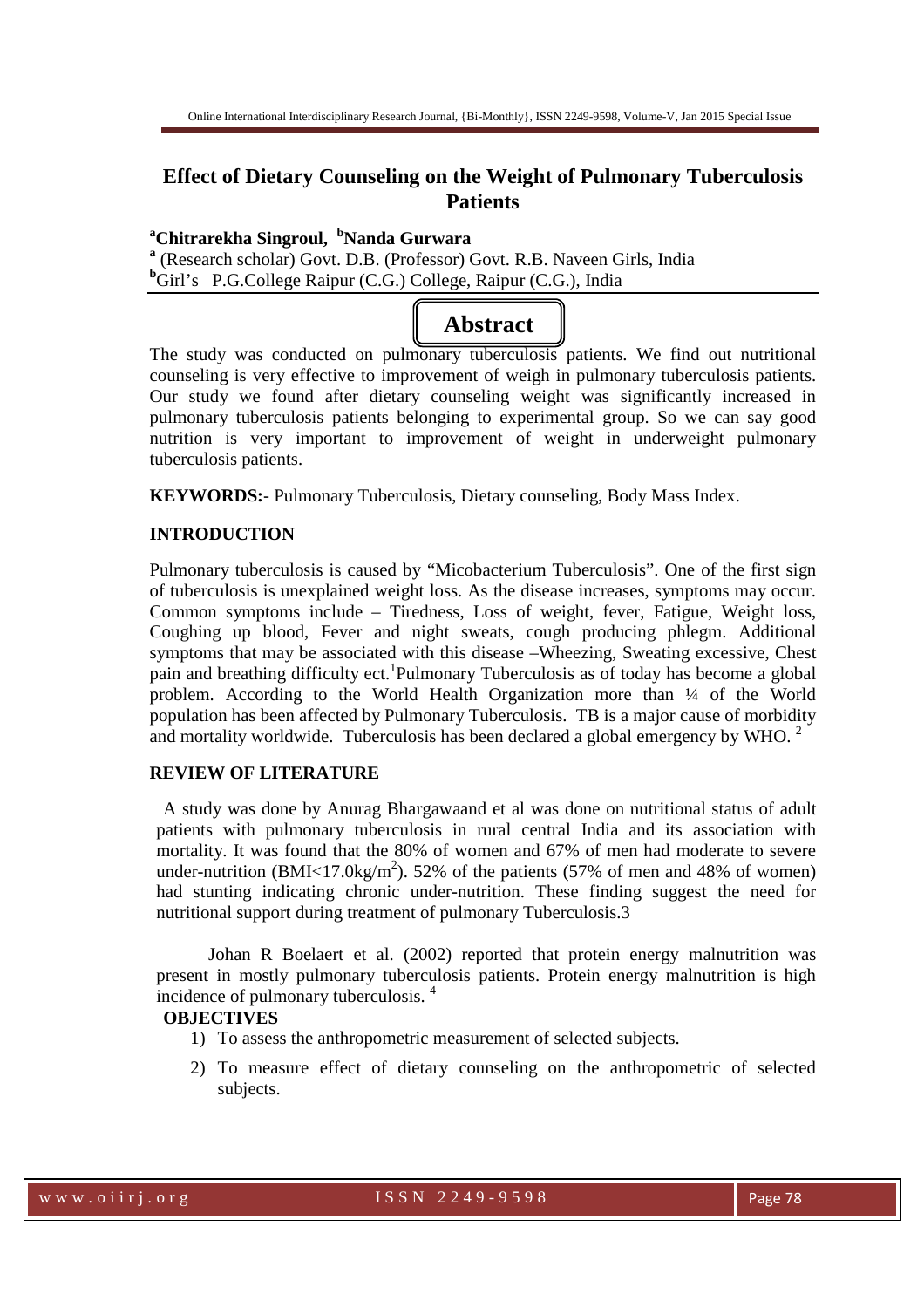# **Materials and Methods**

# **SAMPLE**

200 Pulmonary Tuberculosis Patients between the age group of 30 to 50 years were selected for the study. Stratified Random sampling was used for selection of samples. **DESIGN** 

Pre and post experimental control design was used in this study.

### **METHOD AND PROCEDURE**

The samples were divided in to two groups. First group was an experimental group and second group was control group. 100 subjects were included in each group. Then Experimental group was suggested in high calorie and high protein diet. Dietary counseling was given in experimental group. High calorie and high protein dietary chart given was given to experimental group. Dietary counseling was not given in control group. Pre-treatment weight was measured by standard weighing machine. After three month of dietary counseling again weight was measured. Pre and post weight was measured and comparison of pre and post weight of selected subjects. Body mass index (BMI) was calculated with the BMI formula (weight in  $(kg)$  /height in  $m^2$ .

#### **RESULT AND DISCUSSION**

#### **Table No. 1**

#### **Pre Post Mean Scores of Weight among Selected Pulmonary Tuberculosis Patients belonging to Experimental Group**

|          |     | <b>Experimental Group</b> |      |           |      |                    |           |
|----------|-----|---------------------------|------|-----------|------|--------------------|-----------|
| Variable |     | Pre Test                  |      | Post Test |      | Mean<br>Difference | 141       |
|          |     | Mean                      | S.D. | Mean      | S.D. |                    |           |
| Weight   | 100 | 45.80                     | 5.49 | 48.84     | 5.49 | 3.04               | $31.91**$ |

\*\* Significant at .01 level

 $t(df=99) = 1.98$  at 0.05 and 2.63 at 0.01 level

#### **Table No. 2 Pre Post Mean Scores of Weight among Selected Pulmonary Tuberculosis Patients belonging to Control Group**

| Variable |     | Control Group |      |           |      |                    |          |
|----------|-----|---------------|------|-----------|------|--------------------|----------|
|          |     | Pre Test      |      | Post Test |      | Mean<br>Difference | اءا      |
|          |     | Mean          | S.D. | Mean      | S.D. |                    |          |
| Weight   | 100 | 45.82         | 5.56 | 46.54     | 5.91 | 0.72               | $5.19**$ |

\*\* Significant at .01 level

 $t(df=99) = 1.98$  at 0.05 and 2.63 at 0.01 level

To compare pre and post test measures of weight among pulmonary tuberculosis patients belonging to experimental group, paired sample't' test was used. The results are depicted in Table No. 1.A significant increase in post test measures on weight (M=48.84±5.49) occurred among subjects belonging to experimental group as compared to their pre-test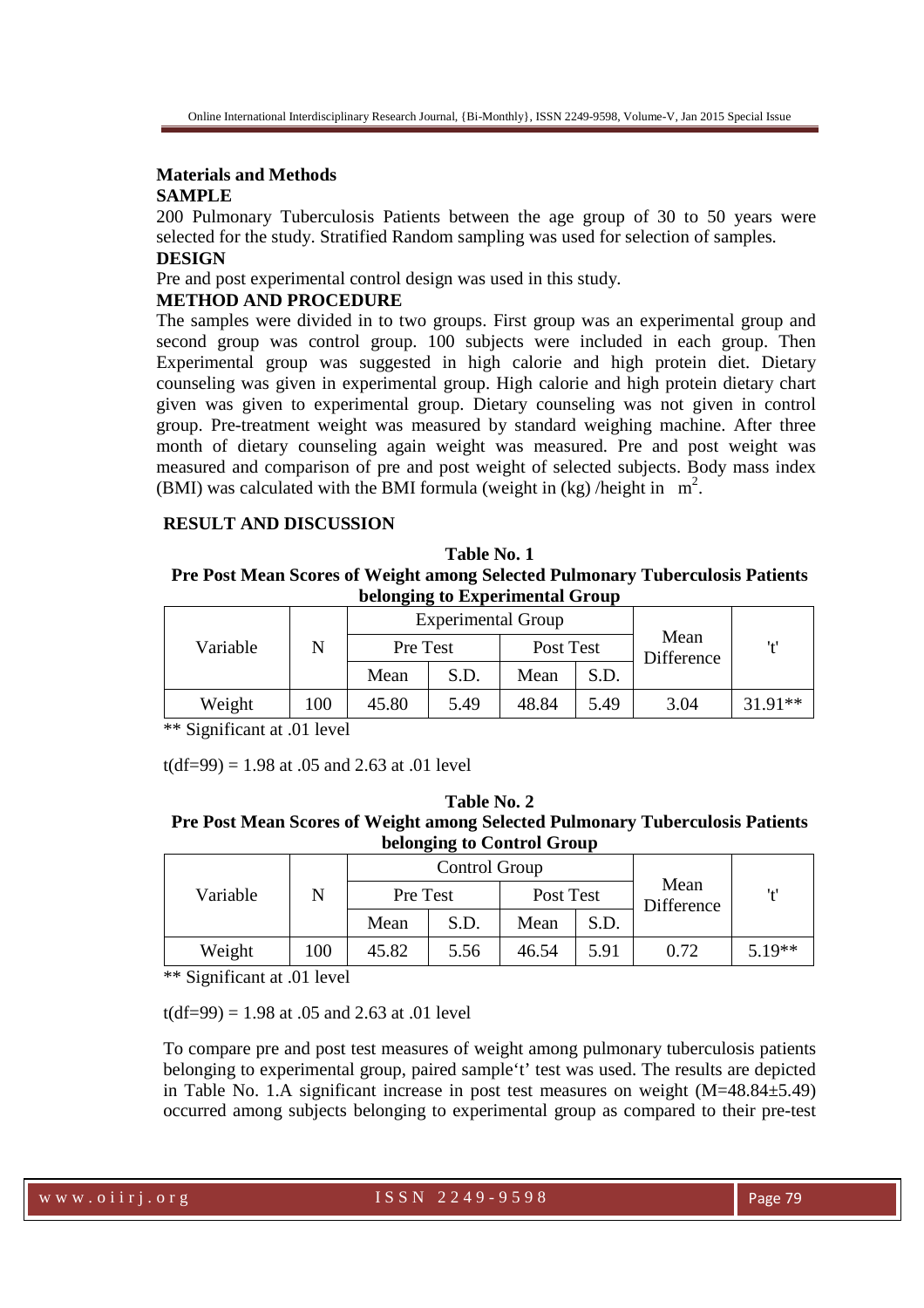mean weight (M=45.80±5.49). The calculated 't' value was statistically significant at .01 level.

Similarly findings were obtained for control group. Table No.2 indicated a significant increase in post test measures on weight (M=46.54±5.91) occurred among subjects belonging to control group as compared to their pre-test mean weight (M=45.82±5.56). The calculated 't' value was statistically significant at .01 level.

To compare changes in pre-post test scores on weight measurement between experimental and control group, gain scores was calculated and compared between these two groups with the help of independent sample 't' test. The same is depicted in table no. 3.

#### **Table No. 3**

**Comparison of Gain Scores on BMI Measurements between Experimental and Control Group** 

| Groups                    | N   |      | Gain Score on BMI<br>Mean |                   | '+'       |
|---------------------------|-----|------|---------------------------|-------------------|-----------|
|                           |     | Mean | S.D.                      | <b>Difference</b> |           |
| <b>Experimental Group</b> | 100 | 1.08 | 0.43                      | 0.77              | $11.02**$ |
| Control Group             | 100 | 0.31 | 0.55                      |                   |           |

\*\* Significant at .01 level

To compare changes in pre post test scores on BMI between experimental and control group. Mean gain score of experimental group was 1.08 and mean gain of control group was 0.31. A significantly gain score was increased in experimental group. The calculated 't' value = 11.02 is statistically significant at .01 level.

## **Table No. 4**

**Shows ANCOVA Table for Post Means on Weight after Dietary Counselling Programme** 

|                        | df         | $\overline{\phantom{a}}$<br><b>SS</b> | <b>MSS</b> | F        | Sig. |
|------------------------|------------|---------------------------------------|------------|----------|------|
| <b>Corrected Model</b> | 02         | 6437.350                              | 3218.675   | 2269.189 | .01  |
| Intercept              | 01         | 5.860                                 | 5.860      | 4.132    | .01  |
| Pre-Weight             | 01         | 6172.850                              | 6172.850   | 4351.904 | .01  |
| Groups                 | 01         | 269.164                               | 269.164    | 189.76   | .01  |
| Error                  | 197        | 279.430                               | 1.418      |          |      |
| Total                  | <b>200</b> | 461584.000                            |            |          |      |
| <b>Corrected Total</b> | 199        | 6716.780                              |            |          |      |

 $F(01.197) = 3.90$  at .05 level and 6.76 at .01 level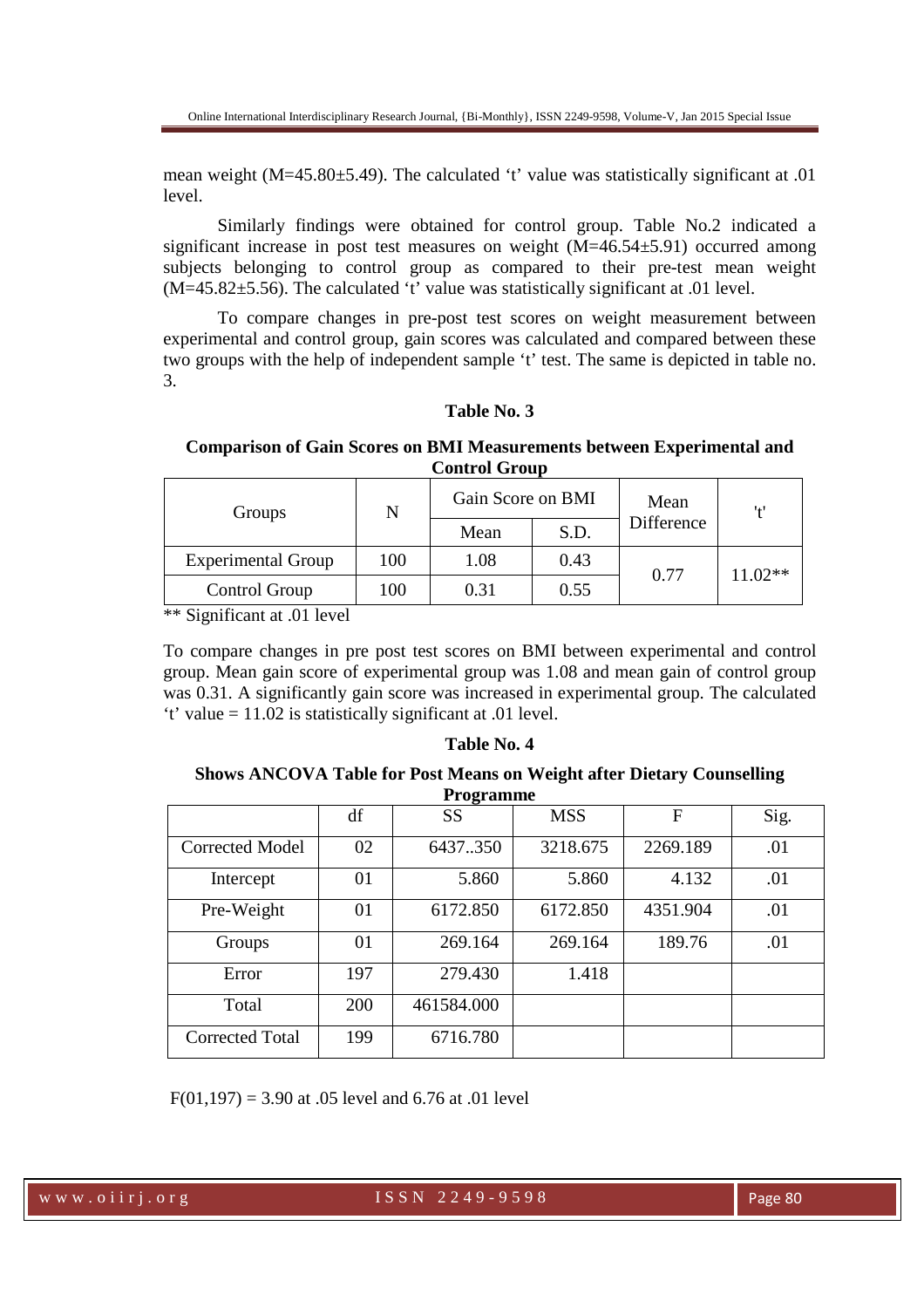#### **Table No. 5**

#### **Shows Post Adjusted Means on Weight in Experimental and Control Group**

| Group                     | Mean  | <b>Standard Error</b> |
|---------------------------|-------|-----------------------|
| <b>Experimental Group</b> | 48.85 | 0.119                 |
| Control Group             | 46.53 | 0.119                 |

Covariates appearing in the model are evaluated at the following values: Pre-test weight  $= 45.81$ Covariates appearing in the model are evaluated at the following values:<br>Pre-test weight =  $45.81$ <br>The reported F=189.76 in Table No. 4 indicate that there is significant difference in post-

test mean scores on weight between experimental (M=48.85) and control group test mean scores on weight between experimental  $(M=48.85)$  and control group  $(M=46.53)$  Table No. 5. It shows that weight of the subjects belonging to experimental group have increased significantly during study period at .01 level of statistical significance with pre-test weight scores acted as covariates.



Post adjusted means on BMI in experimental group was 17.68 and control group was 16.90. It shows that after dietary counselling BMI of the subjects belo experimental group was increased in experimental group as comparison to control group (FIG-1).

#### **CONCLUSION**

The study was concluded that after dietary counselling weight was improved in experimental group as comparison to control group. So dietary counselling is helpful of maintain weight in pulmonary tuberculosis patients. On the bases of above findings of